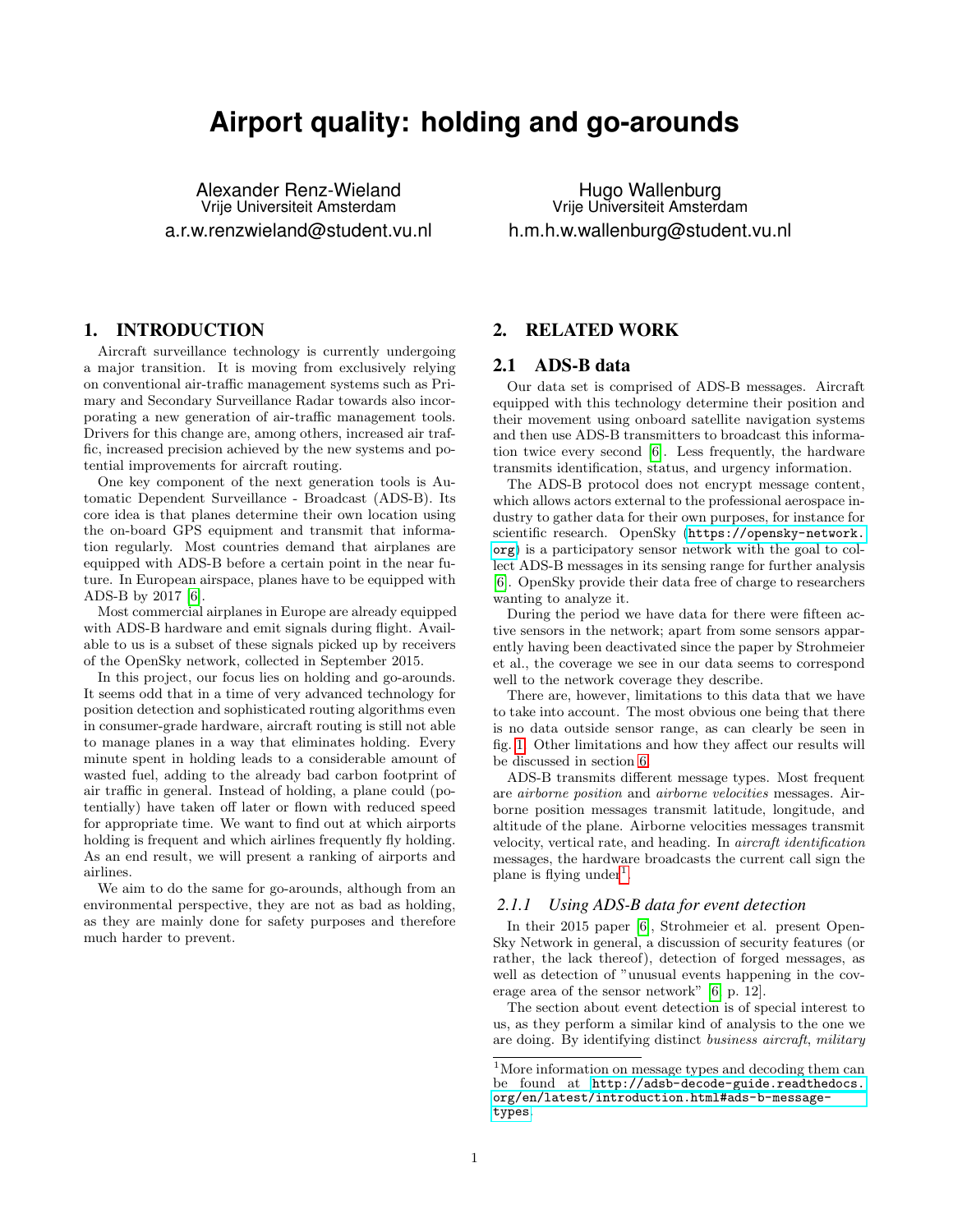

<span id="page-1-0"></span>Figure 1: Map of Europe with position messages (blue) and sensor locations (red) superimposed.

aircraft, and helicopters they apply time series analysis to, fairly reliably, detect large events by distinguishing them as outliers in the data set.

There is also a section about how timing idiosyncrasies can facilitate distinguishing different brands of ADS-B transmitters as well as telling fake messages from real ones through anomaly detection [\[6\]](#page-8-0). This shows that the data can be used in a multitude of ways in several fields.

# 2.2 Analysis approaches

#### <span id="page-1-1"></span>*2.2.1 Data mining approaches*

Han et al. describe methods to mine moving-object data [\[2\]](#page-8-1). They compare and explain different data mining approaches, both supervised and unsupervised, for application to data of moving objects. Their approaches are not ideally suited for our purposes, as we are looking to identify very specific events without labeled instances; we have no instances from which supervised methods could learn.

An imaginable approach to our problem using these methods would be to identify a number of holding patterns and go-arounds manually and then let the mining algorithms learn from these instances to find other instances in a bootstrapping fashion. Still, for our goals, the problem of initially identifying instances remains.

#### *2.2.2 GPS traces*

Liu et al. use GPS locations reported by taxis in Shanghai to infer Shanghai's road network [\[3\]](#page-8-2). For this, they describe different algorithms, using either the individual reported locations or connected consecutive data points. In their paper, they focus on working with slightly unreliable granular data, as the taxis report their locations as infrequently as once a minute and the taxis do not carry high-quality GPS equipment. On the other hand side, this data is available in large amounts.

Methods like this would be interesting for this project to identify the pathway structure in holding stacks. Using this information, it would be possible to map planes' trajectories to these holding pathways. If a plane is flying on one of the identified holding pathways, one is able to declare the plane to be in holding. But, as before, this would require some way of identifying certain pathways as holding pathways.

Instead of looking at the three-dimensional pathways, one could identify two-dimensional holding areas or, more finegrained, the racetrack-like holding pathway. This data could then be used to identify planes flying holding patterns. Areas could presumably be identified to be holding areas more easily than holding pathways.

# 3. RESEARCH QUESTIONS

# 3.1 Questions

In this project, we want to answer the following main questions:

- How frequently do airplanes fly holding when landing and how much time is spent in holding per flight on average? How does this compare between airports and between airlines?
- How frequently do airplanes reattempt landings as a result of go-arounds and how much time is spent doing that? How does this compare between airports and airlines?

We are looking to answer these questions using our data set of ADS-B messages from Europe during September 2015. As an end result we want to quantify airport quality using these metrics. We present our findings in a concise manner in the form of a lightweight web page where the user can sort the presented data flexibly in order to compare the quality and business of airports and airlines alike.

In order to answer these questions, we need to answer some additional questions. ADS-B data does not explicitly include the destination airport of a flight. It also does not contain information about where a flight starts and where it ends. So additionally, we are looking to answer:

- How to identify flights from ADS-B data?
- How to identify the destination airport of a flight from ADS-B data?

## 3.2 Technology

In order to find answers to these questions in the data available to us, we need to pick appropriate tools. We identified two distinct sides to this problem: Firstly, we are challenged with developing algorithms which reliably identify the events we are looking for. The technology we choose to use for this should enable us to iterate quickly, switching back and forth between creating or altering an algorithm and evaluating it; Secondly, we need to be able to apply those algorithms to a large data set, meaning the algorithms need to be scalable and run performantly.

As the requirements for both fields are rather distinct, we chose to use two different sets of tools. We use Spark with Scala and Java for large-scale data processing, including data extraction, data decoding, and large-scale deployment of our developed algorithms. We chose Spark because it is fast, convenient, and intuitive to use, as well as being both flexible and scalable [\[5\]](#page-8-3).

On the other side, we decided to develop algorithms locally on subsets of the data. To that end we use tools from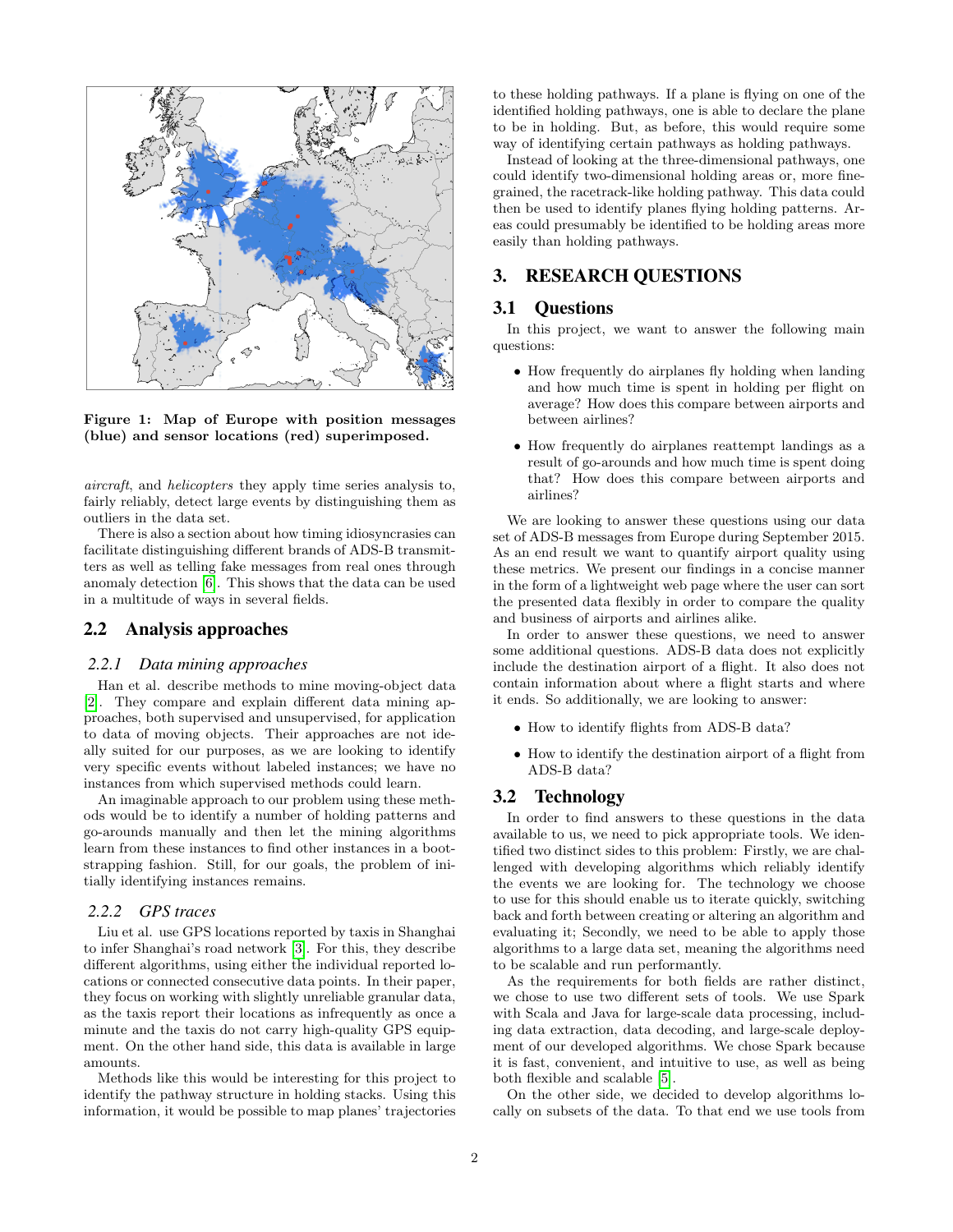the Python data analysis stack, namely Jupyter Notebooks<sup>[2](#page-2-0)</sup>, Pandas<sup>[3](#page-2-1)</sup> and Matplotlib<sup>[4](#page-2-2)</sup>. This set of tools allows us to develop new algorithms and test them on subsets of data immediately, leading to very quick iteration. Matplotlib makes it convenient for us to visualize the data. In particular, we use a specialized library called Basemap to plot positional data on top of a map of Europe at various configurable res-olutions<sup>[5](#page-2-3)</sup>.

In addition, we use the java-adsb library provided by OpenSky[6](#page-2-4) to decode the raw message part of the ADS-B data transmissions. This library contains methods for decoding the different ADS-B messages, in addition to error handling related to corrupt or otherwise faulty message data.

# 4. PROJECT SETUP

# <span id="page-2-7"></span>4.1 Extracting data

First of all, we set up a process to read the data and decode relevant information. The data available to us consists of the raw transmitted ADS-B messages, stored in avro format<sup>[7](#page-2-5)</sup>. As mentioned in section [2.1,](#page-0-1) there are different message types, of which position and velocity are the most relevant for our purposes. These two message types make up the vast majority of our data: in the first day of our data set, September 2nd 2015, these two message types make up around 85% of all received messages. Identification messages make up another 5%.

Each data point contains a rawMessage, encoded data, as well as general information about the receiving antenna. The raw message contains a message type, information specific to that message type, and the ICAO 24-bit address: a unique identifier for one ADS-B transmitter. As these transmitters are not usually transferred between aircraft, we can reliably use these addresses to uniquely identify airplanes. In order to extract data from the raw message string, we use the java-adsb<sup>[8](#page-2-6)</sup> library provided by OpenSky. In order to use java-adsb in Spark, we needed to make some slight modifications to the code to be able to serialize the parts of the library we are using at the worker nodes.

To cut down on the size of transmitted data, no positional message contains the entire information about the current aircraft location. Messages contain either odd or even position frames, two of which are needed to pinpoint the exact location given in a message.

To extract the data, we do the following:

- 1. Extract the ICAO from the raw message, using javaadsb,
- 2. key and group the data by ICAO,
- 3. flatmap over the grouped data, passing an unordered list of messages, and

4. pass the messages of one ICAO in chronological order to extract the data we are looking for.

This way of extraction is rather scalable, as the extraction can be done in parallel for each airplane. A limitation is the number of data points that arrive at one worker in the flatmap step, as too many data points could cause memory problems at the worker. When extracting data over a long time frame, the number of these data points might increase drastically. To make our extraction process applicable for larger time periods, we group the data by both day and ICAO. For this, we cut between two days in the night. In our experiments, we did not miss a significant number of landings as in Central Europe, there are usually no, or very few, landings during the night.

We are aware that  $groupByKey$  is expensive, as a lot of data needs to be shared, but seeing as we need to pass the data in chronological order for each ICAO and do not have an associative or commutative operation, we are forced to use it.

Using this extraction process, we can extract data of interest in a flexible way. We used this scheme for different types of extractions. For example, we extracted data points of specific planes, data points from certain locations and data of planes which flew certain patterns.

# 4.2 Understanding data

We imported these extracted subsets into our local data analysis environments, the Jupyter notebooks. There, we were able to work with the data interactively. Some effort was required to get a first understanding of the data we were working with; our first efforts showed data that we were not expecting. This was mostly caused by the limitations to the data available to us. First, the antennas of the OpenSky network do not, for the most part, pick up signals when planes are close to the ground. Second, we have no data points when planes fly over areas where there is no antenna coverage. And third, there usually is a delay before antennas start picking up the signals from starting planes. These limitations make our tasks of discovering landings, destination airports, holding patterns and go-arounds more involved.

Figure [2](#page-3-0) shows these limitations using the example of one plane. The figure shows the altitude reported by the plane with ICAO address 3c5ee8 on September 2nd. In the morning and early afternoon, the plane is flying in areas with good antenna coverage. Data is only missing when the plane is close to the ground and when the antennas need some minutes to pick up the plane's signals. In the late afternoon and the evening, the plane is flying in areas with worse data coverage. During this time, data is missing for longer intervals. It also looks like data for some landings is missing completely.

# 4.3 Algorithm development

#### *4.3.1 Landings*

Initially we were hoping to be able to infer from the data, or look up externally, flight routes with information on origin and destination airport, and scheduled departure and arrival times. In our investigation of the data we discovered that this was exceedingly difficult to deduce given the unforeseen sparsity we had to deal with.

As our task is centered around identifying certain events or patterns that typically take place right before landing,

<span id="page-2-0"></span> $^{2}$ <http://jupyter.org/>

<span id="page-2-1"></span><sup>3</sup> <http://pandas.pydata.org/>

<span id="page-2-2"></span><sup>4</sup> <http://matplotlib.org/>

<span id="page-2-3"></span><sup>5</sup> <http://matplotlib.org/basemap/>

<span id="page-2-4"></span><sup>6</sup> [https://opensky-network.org/network/projects/20-](https://opensky-network.org/network/projects/20-java-adsb)

[java-adsb](https://opensky-network.org/network/projects/20-java-adsb)

<span id="page-2-5"></span> $^7$ <https://avro.apache.org/>

<span id="page-2-6"></span><sup>8</sup> <https://github.com/openskynetwork/java-adsb>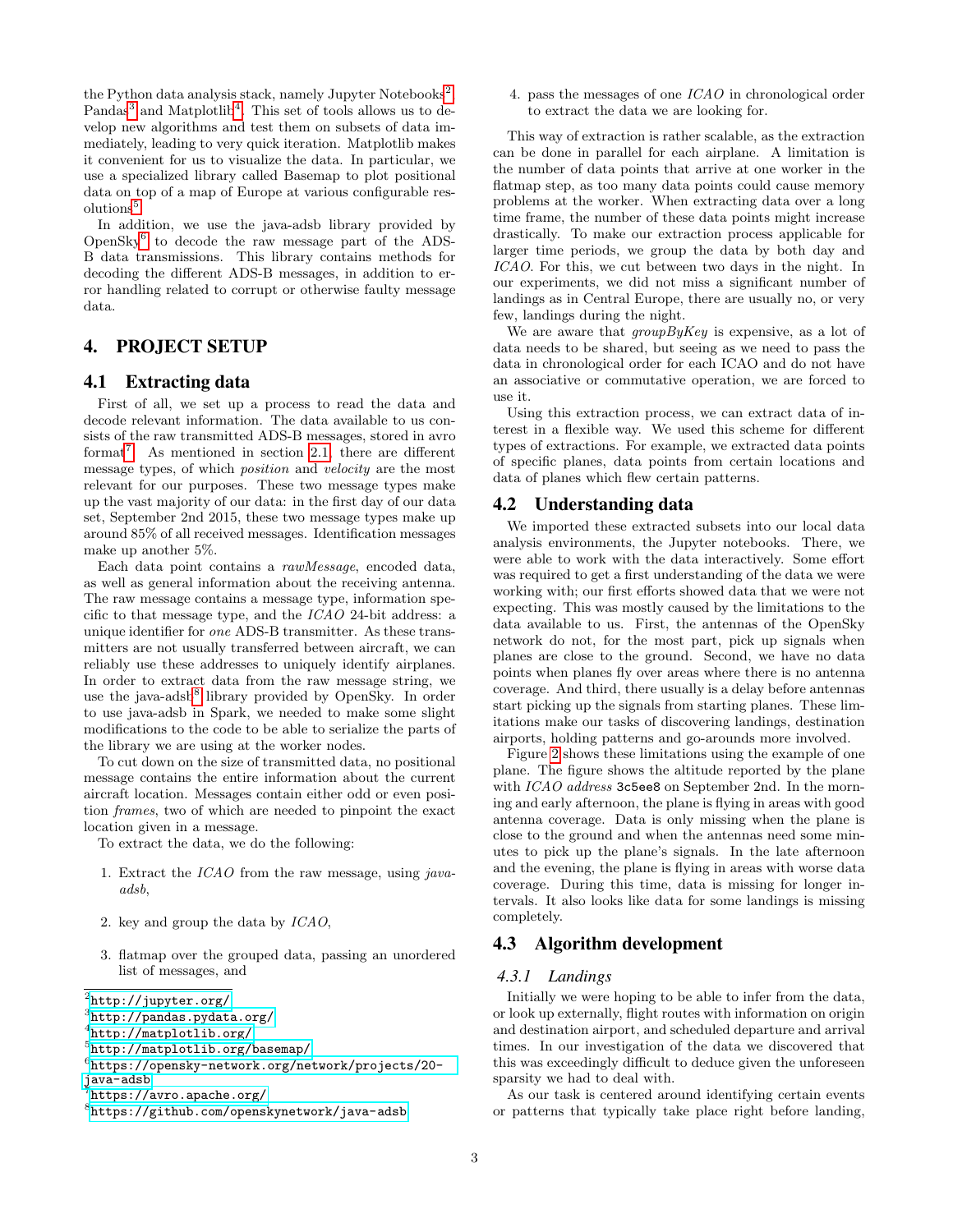

<span id="page-3-0"></span>Figure 2: Altitude profile for ICAO 3c5ee8 on September 2nd 2015

landings are what we focused on at the beginning. It is possible to infer discrete flights by identifying landings (and the corresponding destination airport), without necessarily having to identify take-off (these are implied by the previously identified landing).

To identify a landing from a sequence of transmitted positional and velocity data points without knowing the destination airport, most of our ideas centered around looking for descents. We were also thinking about looking at the distance to the ground at the current position of the plane. There are different numbers reported by the aircraft that are potentially interesting for this. Besides reported altitude, one might find vertical rate helpful.

The main difficulty in doing this is that the sensors stop receiving messages when the airplane gets close to the ground. Nearby terrain might in some cases severely affect reception.

To detect landings even in situations with sparse data, we mainly look for significant descents, meaning descents of more than 1500 feet. We had a professional airline pilot confirm our hypothesis that a plane will land soon if it descends 1500 feet. In addition to the descent, we look for a pause in the data after the descent. For identifying descent, we use reported altitude rather than the vertical rate of a plane, as it is more robust towards missing data points. If we miss some data points of reported altitude, we can still reliably calculate the difference. Vertical rate gives an idea of the current rate of descent, but if there is missing data, it is risky to make statements about the time between the data points.

Figure [3](#page-3-1) shows the identified landings for one plane throughout the first day of data. The graph clearly shows periods of no data being received, along with what looks like a landing our algorithm missed at around 13:40. For this specific flight we have almost no data from the descent, and the little descent we do see is not drastic enough for our algorithm to flag it as a landing.

#### *4.3.2 Destination airport*

The next part is to identify the destination airport of a flight, as the destination is not explicitly contained in the data. For this, we discussed a couple of approaches.

One of our first ideas was to use the call sign – which is transmitted in the ADS-B identification messages – and a database connecting call sign and routes to identify the des-



<span id="page-3-1"></span>Figure 3: Altitude profile (blue) and identified landings (red) of plane ICAO 406bbb on September 2nd, 2015

tination airport. Unfortunately, our research showed that there is no such database publicly available. In order to achieve similar goals, FlightAware and similar services apparently manually curate databases. An option would have been to write a script to scrape the database of Flightradar24, for example. This approach has three limitations though. First, we have around 29,000 unique call signs with landings in our data. Second, the data we can scrape is current data and not historical data for September 2015. And third, apparently, there seem to be airlines that do not use the same call sign for a route every time.

So we opted to detect the destination airport from the available data. This task sounds easier than it is because, as mentioned, the data for planes flying near the ground is missing, so the last part of the landing approach is missing. The point where the antenna stops to pick up the signals depends on antenna location, the distance of the antenna to the destination airport and the obstacles between plane and antenna.

Our first approach was to take the last reported position before a landing and look for the closest airport. By closest, we mean closest in terms of euclidean distance on a 2D-map, considering only latitude and longitude. Additionally using altitude might give a slight improvement for some cases, we will touch on that later. To do this, we use external data, a list of airports with their locations from OpenFlights<sup>[9](#page-3-2)</sup> . Unfortunately, the list contains also small, non-commercial airports. So looking for the closest airport of the last data point frequently results in those. To prevent this, we filtered the airports list. First, we tried to get rid of all airports that have no three-letter codes. But it turned out, that still some non-commercial airports in our coverage area remain. So we used a list of commercial airports by region to restrain the list to European commercial passenger airports. In our filtered list, we have 369 remaining airports, which can be seen in fig. [4.](#page-4-0)

With the filtered list, the mapping works very well if the distance between commercial airports is large enough. Usually this is the case and we are confident that our mapping is correct, but for certain areas this method is inaccurate. London has five commercial airports; Heathrow has four hold-

<span id="page-3-2"></span> $^{9}$ <http://openflights.org/data.html>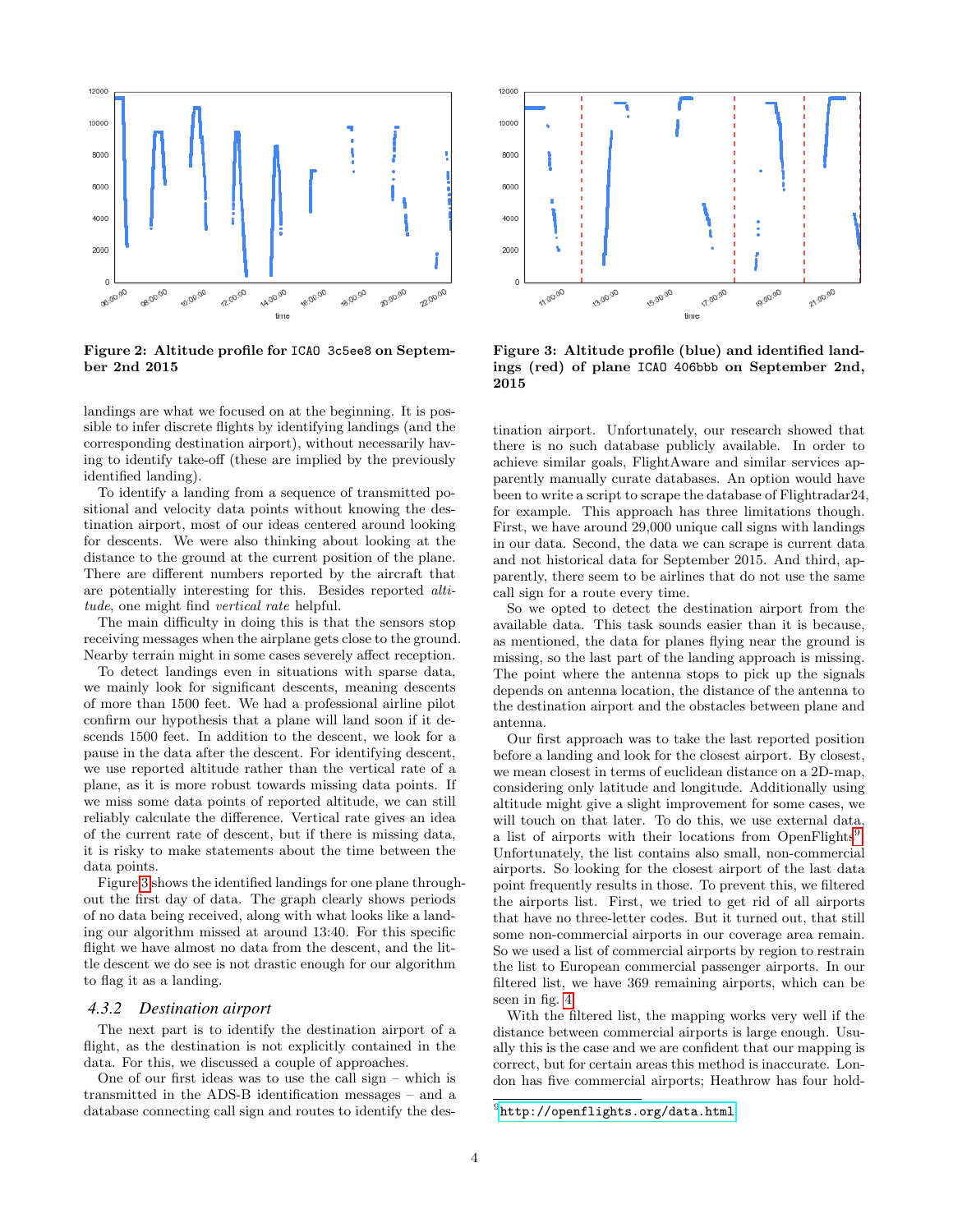

<span id="page-4-0"></span>Figure 4: Commercial passenger-airports in Europe, zoomed to the part relevant for our data

ing stacks, designated for each cardinal direction. If a plane approaches Heathrow from the east, it will hold in its designated stack. If we lose data right as the airplane exits holding, it is practically impossible to tell from only positional data whether the airplane was headed for London Heathrow or London City Airport.

We did have some ideas to improve this. One of them was to look at airplane trajectories and extrapolate the landing approach should it be needed – essentially, following the path of the plane and checking when it hits the ground. However, the amount of data points to use as basis for extrapolation is a difficult problem, especially as there might be missing or erroneous data points. Both considering too few and too many data points could lead the algorithm to arrive at the wrong conclusion. The fact that data is lost at different stages for every airport only compounds this problem.

Another idea was to consider the last data point before the landing and the first one after the landing, and look for the closest airport to the middle point between them. A slight caveat to this is that there is the delay until antennas pick up the signal from planes that are taking off. Otherwise, we think this might be a good approach.

All in all, we decided to go with the simple approach here, as we have no way of evaluating the identified destination airports on a larger data set, so we have no way of telling which approach works better than another. We can look up the destination of individual call signs manually (though finding accurate information about old routes might be difficult without the right contacts).

#### *4.3.3 Holding*

Our initial ideas towards detecting holding patterns involved identifying pathways containing holding patterns and match flight paths to those [\[3\]](#page-8-2) and finding fixed areas designated for holding patterns and match circling aircraft patterns to those areas. The latter was inspired by reading about London Heathrow, which has four main designated holding areas, or *stacks*, for approaching aircraft; one for



<span id="page-4-3"></span>Figure 5: Altitude over time for ICAO 4b17a3 on September 2nd 2015. Go-around in red for landing in afen Zürich at 08:24.

each cardinal direction.

First, we researched airplane holding and put together a collection of facts that we figured could be helpful for identifying or confirming holding patterns:

- <span id="page-4-1"></span>1. Holding patterns consist of racetrack-like circles.
- 2. Consecutive circles are separated by about 1000 feet vertically.
- <span id="page-4-2"></span>3. Completing one round takes about four to six minutes.
- 4. Holding patterns have designated entry points and procedures.
- 5. There are strict regulations for aircraft speed in holding patterns.

We evaluated various ideas such as looking for aircraft flying at certain holding speeds for periods of time, aircraft passing the same location twice with roughly 1000 feet difference, or trying to look for aircraft hitting the entry point locations, but in our early experiments, an approach based mostly on facts [1](#page-4-1) and [3](#page-4-2) delivered the most reliably results. Our algorithm relies on the fact that planes turn a full 360° in one direction every 4-6 minutes when they are flying holding. We had hypothesized that this would not be enough to reliably match most of the holding patterns, but it turns out this is actually the case. Therefore, we decided to stick with this approach rather than pathway identification.

#### <span id="page-4-4"></span>*4.3.4 Go-arounds*

Go-arounds eluded us for quite some time. Compared to holdings they are exceedingly rare; we struggled for a while to find any go-around instances at all in our local data set (limited to September 2nd 2015).

Our first good idea that we implemented and tested was to look at which flights spent the most time flying under 6000 feet after reaching cruising altitude. This gave us an enormous list that included occurrences of what looked like training flights, helicopters, and stunt flights. After inspecting plots of the four hundred aircraft that spent the most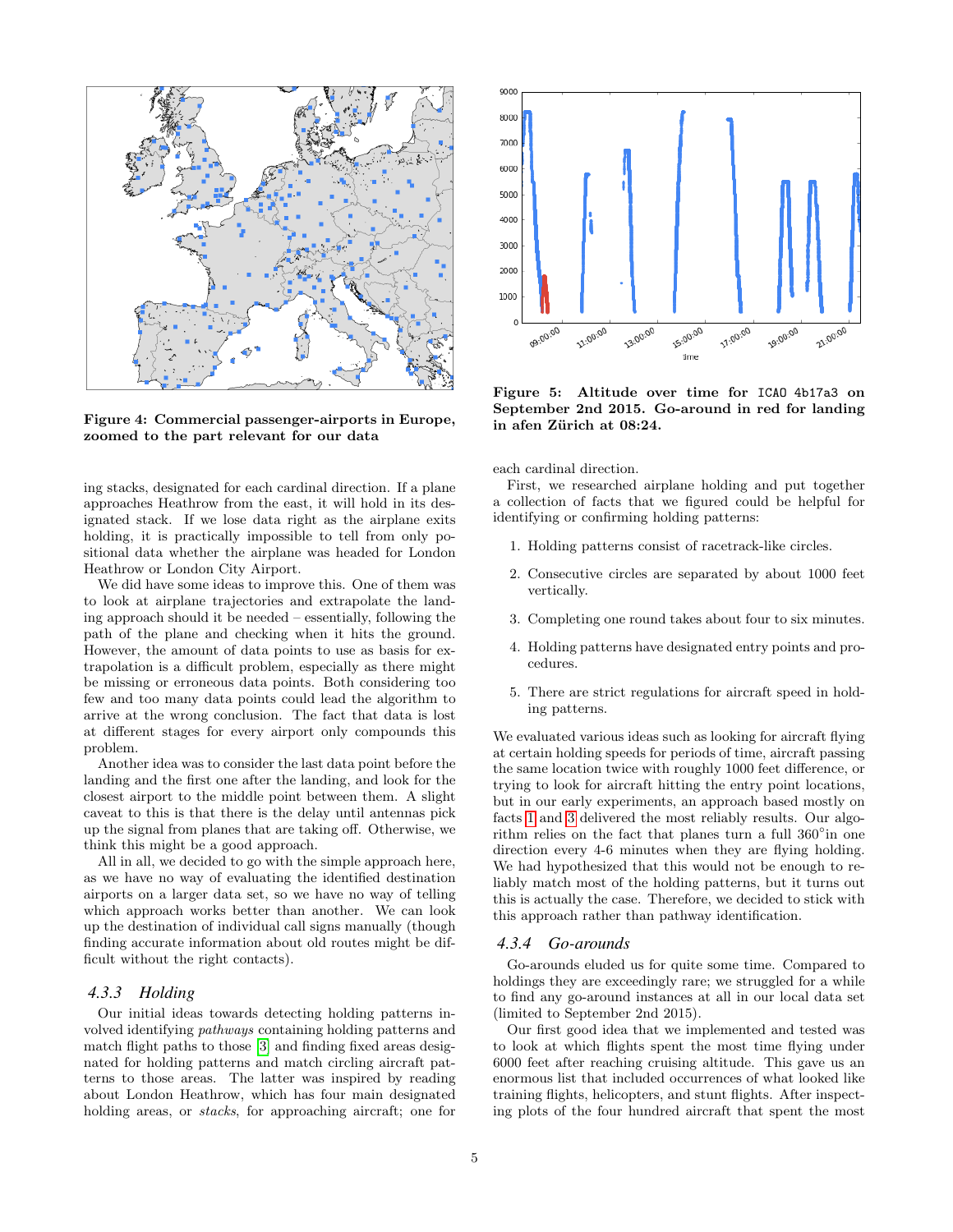

<span id="page-5-0"></span>Figure 6: Positions for ICAO 4b17a3 on September 2nd 2015. Showing only positions for landing at 08:24. Positions in go-around shown in red.

time under 6000 feet we finally found our first example of a real go-around, see figs. [5](#page-4-3) and [6](#page-5-0) for altitude and position plots. Essentially they look like small bumps in altitude right before landing.

Based on the knowledge of what go-arounds look like in our data we devised a method for reliably identifying a goaround:

- 1. Attempt to rule out flights that have too little data to properly identify a valid go-around. This is done by checking that the final data point for a flight is within 1000 feet of the destination airport. If the final point is too far off we cannot reliably tell if the altitude bump we are looking for is attributable to an actual go-around or just an ascent followed by a descent.
- 2. Go-arounds we have spotted in the data have not ascended more than about 2000 feet after first having attempted to land. We limit the search to ascents of 1000 to 2000 feet to find a bump that is deliberate, yet small enough still to be a go-around.
- 3. Make sure the start of the bump is at approximately the same level as the final landing, that is making sure the bump is symmetrical with regards to altitude changes.
- 4. Identify the start of the bump.

This method makes some pretty drastic assumptions that possibly might lead to missing some go-arounds, but with the amount of missing data we are working with this is a reality we have to accept. Experiments were made where we slacked up on the restrictions, resulting in a significant amount of false positives.

Table [1](#page-5-1) shows all of the go-arounds we successfully identified. In  $0.4\%$  (80 of approx. 20.000) of our flights we detect a go-around. This is around what we expected to see

| Airport                | Go-arounds     |
|------------------------|----------------|
| Zürich                 | 31             |
| Frankfurt Main         | 23             |
| Madrid Barajas         | 10             |
| London Luton           | 5              |
| Milano Malpensa        | 4              |
| Bern Belp              | $\overline{2}$ |
| Liubliana              | 1              |
| London Heathrow        | 1              |
| Ajaccio Campo Dell Oro | 1              |
| Birmingham             |                |

<span id="page-5-1"></span>Table 1: Identified go-arounds in September 2015

with these limitations, comparing it to what is being seen in practice [\[1\]](#page-8-4).

The data in table [1](#page-5-1) matches anecdotal numbers for goarounds to a degree, but more importantly it shows how dependent upon pristine data we are for this detection to work. We have mentioned how we tend to lose data when the airplane is close to the ground, especially so with spotty sensor reception. This is disastrous for go-around detection as it relies heavily on low-altitude data by nature.

Consequently, we can only detect go-arounds at airports with good data coverage, for example Frankfurt Main or Zürich. We can not detect go-arounds for airports with bad coverage, such as Paris Charles De Gaulle or Munich, as we do not see any data points of the actual go-arounds. Additionally, the total number of go-arounds is very low (see table [1\)](#page-5-1). For these two reasons, we decided not to compare go-around numbers between airports or airlines.

#### 4.4 Large-scale implementation

After initially developing each of these algorithms individually and locally in Python, we then continually merged them into one combined Java program, which we can use in Spark. To do this, we were deciding between Java and Scala. We did not consider Python as not all Spark functionality is available in Python. We decided to use Scala for high-level code such as adding columns, keying and grouping data, as it is very convenient and expressive to do these kind of operations in Scala and because there is Spark's interactive Scala shell. For the data processing method itself, we opted for Java, as we both are much more familiar with Java and especially its data structures.

We consolidated all our individual algorithms into one single pass over the data in Java. To run this, we are using the scheme described in section [4.1.](#page-2-7) In the data processing step, we apply the consolidated algorithm. We did run different versions of this consolidated algorithm on the entire data set successfully. To ensure that the algorithm runs correctly also on larger data sets, we first tested it on smaller subsets. After running it on the entire data set, we continually conducted a couple of experiments on the data to check how well the extractions work, section [5](#page-6-0) will elaborate on these.

The run time of applying this algorithm to the entire data set slightly differed from version to version. Usually, the job took around 14 hours to complete.

#### 4.5 Data analysis

The consolidated algorithm extracts landings with additional information about the landing. That means, it gives us a list of all landings in the data. For each landing, it notes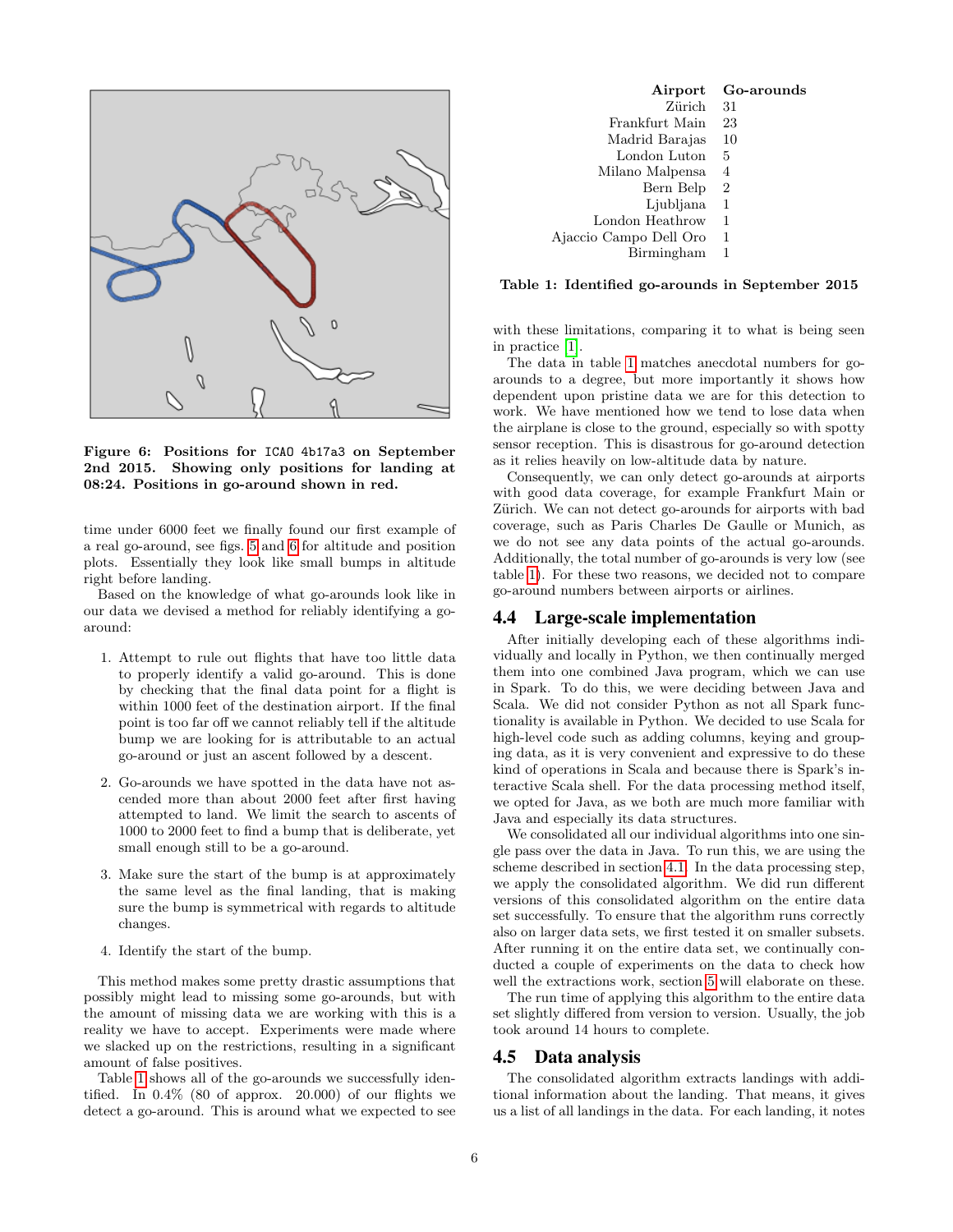the ICAO and the current call sign of the landing plane as well as the time and destination airport of the landing. Additionally, for each landing, it gives information about potential holding done before this landing. Specifically, it notes how long the plane flew holding and when and where it started its holding. Additionally, it stores in which direction the plane flew its holding (clockwise or counter-clockwise). Extracting this information from the raw data of all days results in a 15MB CSV file.

That size is well manageable in local data analysis environments. So we load this data into Python to aggregate the results and prepare the data for display on the website. We group the landings by destination airport and calculate for each airport:

- the number of seen landings,
- the percentage of landings preceded by holding, and
- average time spent in holding per landing.

To get insights into differences between airlines, we extract the airline of the flight from the call sign. To do this, we use data about call signs of airlines  $10$ . The mapping to airlines works rather well, only around 3.5% of the landings end up without a mapped airline. Using the extracted airline information, we group by airline and calculate the same figures as for the airports.

The resulting data can be explored on the website we created for this project. We did not put online data for airports for which we see less than 300 landings or airlines for which we see less than 300 landings, because we think that data gives an unrepresentative impression of the airport or the airline, respectively. The cutoff at 300 is chosen freely by our own best judgment. We provide the full data sets in the data directory handed in with this report. We did not export any data on go-arounds for the reasons laid out in section [4.3.4.](#page-4-4)

#### <span id="page-6-0"></span>5. EXPERIMENTS

To verify the results of the holding pattern extraction, we conducted a couple of experiments on the extracted data. We want to make sure that we accurately identify the events we are looking for and that we capture them exhaustively.

First off, we wanted to know whether the number of landings, which we identified, roughly matches to what we would expect. To do that, we used external data about the yearly aircraft movements at major airports, reported by the Airports Council International [\[4\]](#page-8-5). An aircraft movement is either a take-off or a landing. We have data for the five largest airports in our data set. For these airports, we compare the number of extracted landings at this airport to the reported number of movements at this airport. To compare the numbers of one day of identified landings to the yearly movements, we adjust the movement figures. For each airport AP, table [2](#page-6-2) shows the quotient of

$$
quotient_{AP} = \frac{identified\,Landings_{AP} \cdot 2 \cdot 365}{airport_movements_{AP}}
$$

Note that we are adjusting by 2 to account for the fact that movements can be either a take-off or a landing and by 365 to compare yearly and daily numbers.

|                              | Airport Quotient |
|------------------------------|------------------|
| Frankfurt Main 1.03          |                  |
| Paris Charles De Gaulle 0.38 |                  |
| London Heathrow 0.42         |                  |
| Munich 0.17                  |                  |
| Amsterdam Schiphol 0.98      |                  |

<span id="page-6-2"></span>Table 2: Identified landings in relation to adjusted airport movements

Slight differences as for example in the Frankfurt Main numbers are expected, as the reported movements are from the year 2013 and our data is from 2015, but the larger differences for other airports were a bit unexpected at first. Upon inspecting the distance of each airport to the closest antenna the numbers made sense. For both Amsterdam Schiphol and Frankfurt Main, there are antennas very close by, so we have excellent data coverage there. Both Paris Charles De Gaulle and Munich lie right at the edge of the antenna coverage, so antennas do not pick up all incoming flights. Even with antennas close by, we do not see data from planes below a certain altitude. The further the antenna, the worse this gets. For London Heathrow, it looks like we are indeed missing a lot of flights. We estimate that we are falsely declaring the destination airport to be London City for some of the Heathrow flights. The sensor location for England might be another reason for this: there is only one sensor, located in a field outside Oxford. After inspecting a topographic map of the vicinity we noticed there seems to be a hilly forested ridge separating Heathrow airport from the only sensor in England. This would explain why we lose data from almost every plane coming into the final landing approach for that airport, even though the antenna is relatively close.

The number differences could definitely be seen as an indication that there is room for improvement in our landing detection algorithm, but one has to consider that some airports are located slightly outside of the coverage range of the network's antennas. It is very far from the closest antenna, which means that we lose data for incoming flights very early. That is, for flights that come from a direction where we have data coverage: if an airplane arrives from outside of sensor range we will completely miss it. In the case of Munich Airportfig. [7](#page-7-1) we can realistically can not identify airplanes approaching from the east. One can see that there is some positions reported close to Munich, but on investigation, these turn out to be planes at cruising altitude. We only identify landings in Munich when the planes approach from an area of antenna coverage and drop by more than 1500 feet before we lose data. So, considering the available data, we think our algorithm works reasonably well.

To identify false positives in holding detection, we took a random sample of the identified holding patterns. For every second day, we randomly chose 4 planes that flew holding that day. We then extract the location data for these planes on the given days from the original data and inspect the time frame where our algorithm identified a holding pattern. This manual inspection is based mainly on latitudelongitude- and plane direction plots. After a couple of iterations on our algorithm using different samples every time, in our judgment, the algorithm does almost no false positives by now.

To identify false negatives, we use the same decoded data

.

<span id="page-6-1"></span> $^{10}$ [https://en.wikipedia.org/wiki/List\\_of\\_airline\\_](https://en.wikipedia.org/wiki/List_of_airline_codes) [codes](https://en.wikipedia.org/wiki/List_of_airline_codes)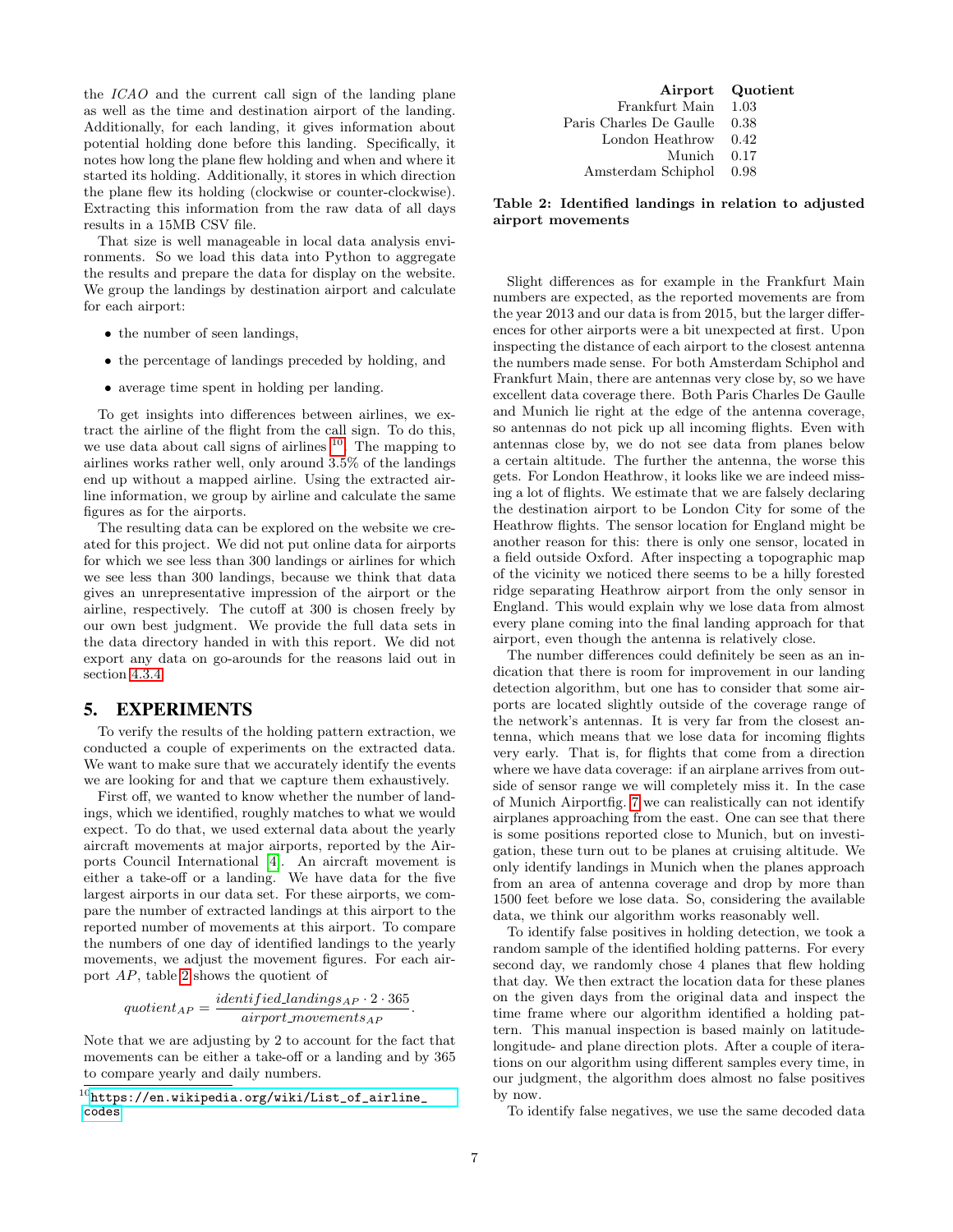

<span id="page-7-1"></span>Figure 7: Positions (blue) reported close to Munich Airport (yellow, center), together with nearby antennas (red) and Frankfurt Main Airport (yellow, upper left)

and look at all the landings, for which no holding was identified. Here, we follow the same manual approach as for false positives. We do feel more confident about our algorithm by now, but there are still some cases where it is missing instances. For example, it would not detect the go-around on the left of fig. [6,](#page-5-0) which happened before the go-around. That is because the plane did turn less than 320° in the pattern. We are accounting for non-360◦ turns by setting the minimum turn down to 320◦ . Setting it lower would improve this and would probably not introduce false positives, as long as we do not set it too low. This might be an area for future improvement.

#### <span id="page-7-0"></span>6. CONCLUSIONS

Our efforts have been effective. For areas where we have good sensor coverage our landing detection algorithm correctly identifies virtually every landing. Our holding detection algorithm reliably identifies holding patterns when there are data points from the holding pattern. For areas with excellent data coverage, our go-around detection reliably identifies go-arounds. Unfortunately, this is only true for a small number of airports as an antenna needs to be very close to the airport.

We created the rankings of airports and airlines by holding percentage and average time spent in holding. To present these results, we created a website, which allows users to sort and filter the data. We also provide the unfiltered original data as CSV. We decided not to compare airports or airlines by go-arounds as we have so few identified instances and can make reliable statements only about a very limited number of airports.

Unfortunately, there are many areas in Europe, which are poorly covered by the OpenSky network. As is showcased in fig. [2](#page-3-0) and, on a grander scale, fig. [1](#page-1-0) there is a lot of missing data. According to Strohmeier et al., only about

40% of European air traffic is gathered [\[6,](#page-8-0) p. 1]. This means that we do not have any basis to provide results for airports outside the sensor range shown in fig. [1.](#page-1-0) Additionally, we cannot provide reliable data for airports located in areas where sensor coverage is spotty, because they are at the border of the covered area. As described in section [5,](#page-6-0) this is definitely the case for Munich and Paris. For airports close to the coverage zone border, we lose data very early. So we might identify a landing, because we see a plane dropping for 1500 feet. But then we might lose data before the plane even starts holding. And it is very unlikely that we ever see a goaround for any of these airports without excellent coverage, as we do not see any data point from the plane between the actual go-around and the repeated landing attempt.

So we assume that besides landings, holdings and goarounds in total, we also underestimate the percentage of holding done and the average time spent in holding for these airports. We further underestimate those numbers for all airports due to the holdings we miss because they happened after the point in time where we lose data for a plane.

If one adds up the duration of all holding we have identified in the 29 days of data we have, you end at 65,749 minutes spent in holding. A plane's fuel consumption strongly depends on the type and size of the airplane, its cruising speed, its vertical rate and its load. But if we assume a very rough but reasonable estimate of per-minute consumption of 55 kilograms, that amounts to around 3,600 tons of fuel wasted in holding, around 125 tons every day. And these numbers can only act as conservative lower bounds, as we do not have data for all European airports and we very likely underestimate holding for all the airports in our data set.

We hope that the adoption of ADS-B in air-traffic control will enable new opportunities in aircraft scheduling, which might in turn reduce the amount of fuel and time wasted in holding.

# 7. FUTURE WORK

Further work for this project would naturally improve our existing algorithms. In particular, the landing detection could benefit from some carefully applied extrapolation to figure out the exact landing position and altitude. A solution for this could perhaps use velocity messages with their heading and vertical rate to make up for missing position messages: extrapolating a Bézier curve leading to the ground, or defining an area and window of time in which a plane is likely to land are both approaches that could work well for the problem. Altitude data for the surface terrain could be taken into account as well. Should we not be able to acquire a freely available database for correlating destinations with call signs or ICAOs, we could also use this to help identify exact destinations.

Holding detection could be improved by using more of the facts we identified and combining these different indicators in a sensible way. Also, one could imagine using Machine Learning approaches to identify holding, as for example the Data Mining approaches described in section [2.2.1,](#page-1-1) using the the identified holding patterns as a sample of learning instances.

There are possible optimizations to the large-scale implementations of our algorithms, which would improve the performance of our program when applied to larger sets of data. This might include pre-organizing the data into partitions